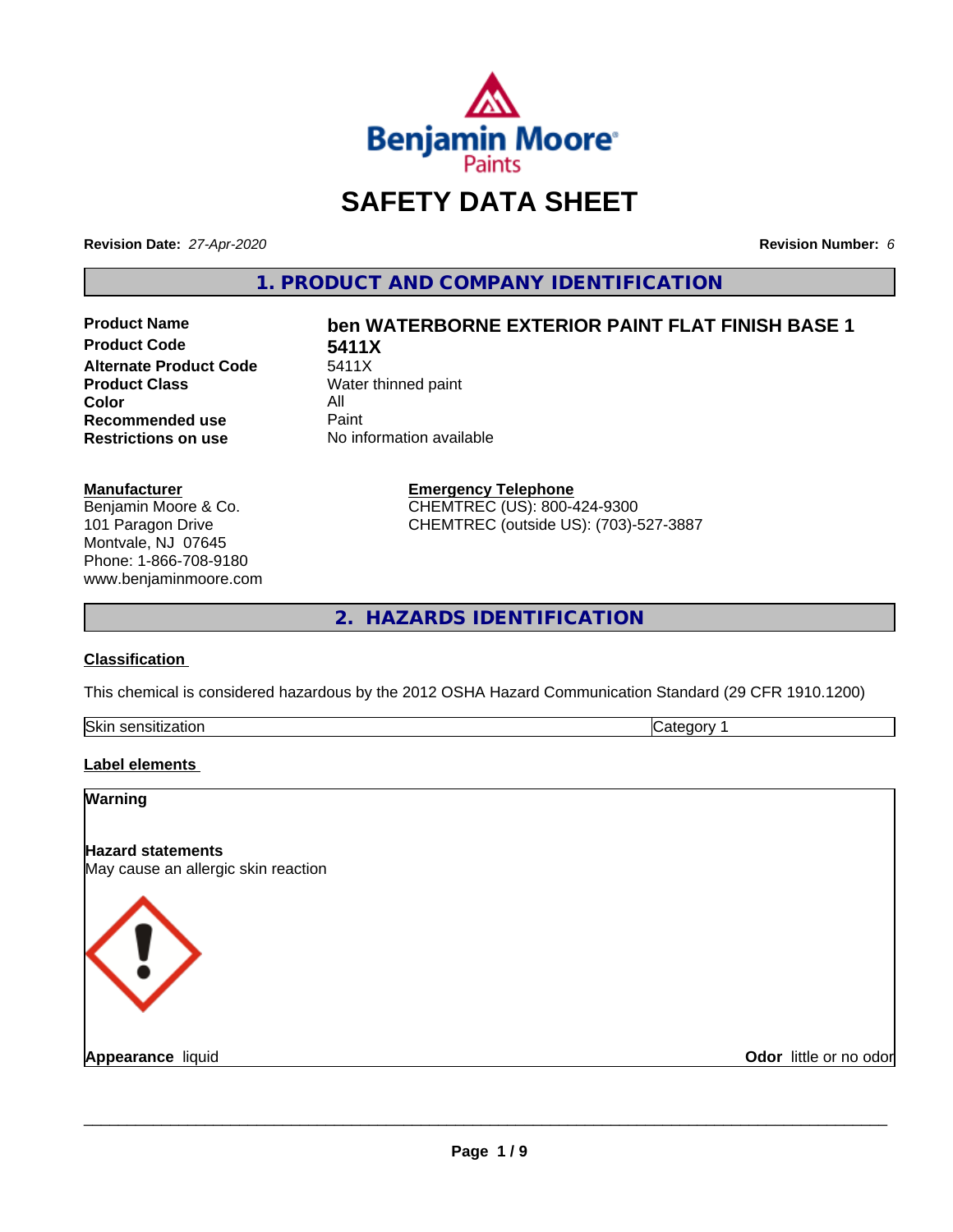#### **Precautionary Statements - Prevention**

Avoid breathing dust/fume/gas/mist/vapors/spray Contaminated work clothing should not be allowed out of the workplace Wear protective gloves

#### **Skin**

IF ON SKIN: Wash with plenty of soap and water If skin irritation or rash occurs: Get medical advice/attention Wash contaminated clothing before reuse

#### **Precautionary Statements - Disposal**

Dispose of contents/container to an approved waste disposal plant

#### **Hazards not otherwise classified (HNOC)**

Not applicable

#### **Other information**

No information available

### **3. COMPOSITION INFORMATION ON COMPONENTS**

\_\_\_\_\_\_\_\_\_\_\_\_\_\_\_\_\_\_\_\_\_\_\_\_\_\_\_\_\_\_\_\_\_\_\_\_\_\_\_\_\_\_\_\_\_\_\_\_\_\_\_\_\_\_\_\_\_\_\_\_\_\_\_\_\_\_\_\_\_\_\_\_\_\_\_\_\_\_\_\_\_\_\_\_\_\_\_\_\_\_\_\_\_

| <b>Chemical name</b>                           | CAS No.    | Weight-%    |
|------------------------------------------------|------------|-------------|
| Nepheline svenite                              | 37244-96-5 | $15 - 20$   |
| Titanium dioxide                               | 13463-67-7 | $10 - 15$   |
| Diatomaceous earth                             | 61790-53-2 | - 5         |
| Sodium C14-C16 olefin sulfonate                | 68439-57-6 | $0.1 - 0.5$ |
| Carbamic acid, butyl-, 3-iodo-2-propynyl ester | 55406-53-6 | $0.1 - 0.5$ |

|                                                  | 4. FIRST AID MEASURES                                                                                                                                                                                                               |
|--------------------------------------------------|-------------------------------------------------------------------------------------------------------------------------------------------------------------------------------------------------------------------------------------|
| <b>General Advice</b>                            | No hazards which require special first aid measures.                                                                                                                                                                                |
| <b>Eye Contact</b>                               | Rinse thoroughly with plenty of water for at least 15 minutes and consult a<br>physician.                                                                                                                                           |
| <b>Skin Contact</b>                              | Wash off immediately with soap and plenty of water while removing all<br>contaminated clothes and shoes. If skin irritation persists, call a physician. Wash<br>clothing before reuse. Destroy contaminated articles such as shoes. |
| <b>Inhalation</b>                                | Move to fresh air. If symptoms persist, call a physician.                                                                                                                                                                           |
| Ingestion                                        | Clean mouth with water and afterwards drink plenty of water. Consult a physician<br>if necessary.                                                                                                                                   |
| <b>Most Important</b><br><b>Symptoms/Effects</b> | May cause allergic skin reaction.                                                                                                                                                                                                   |
| <b>Notes To Physician</b>                        | Treat symptomatically.                                                                                                                                                                                                              |
|                                                  | 5. FIRE-FIGHTING MEASURES                                                                                                                                                                                                           |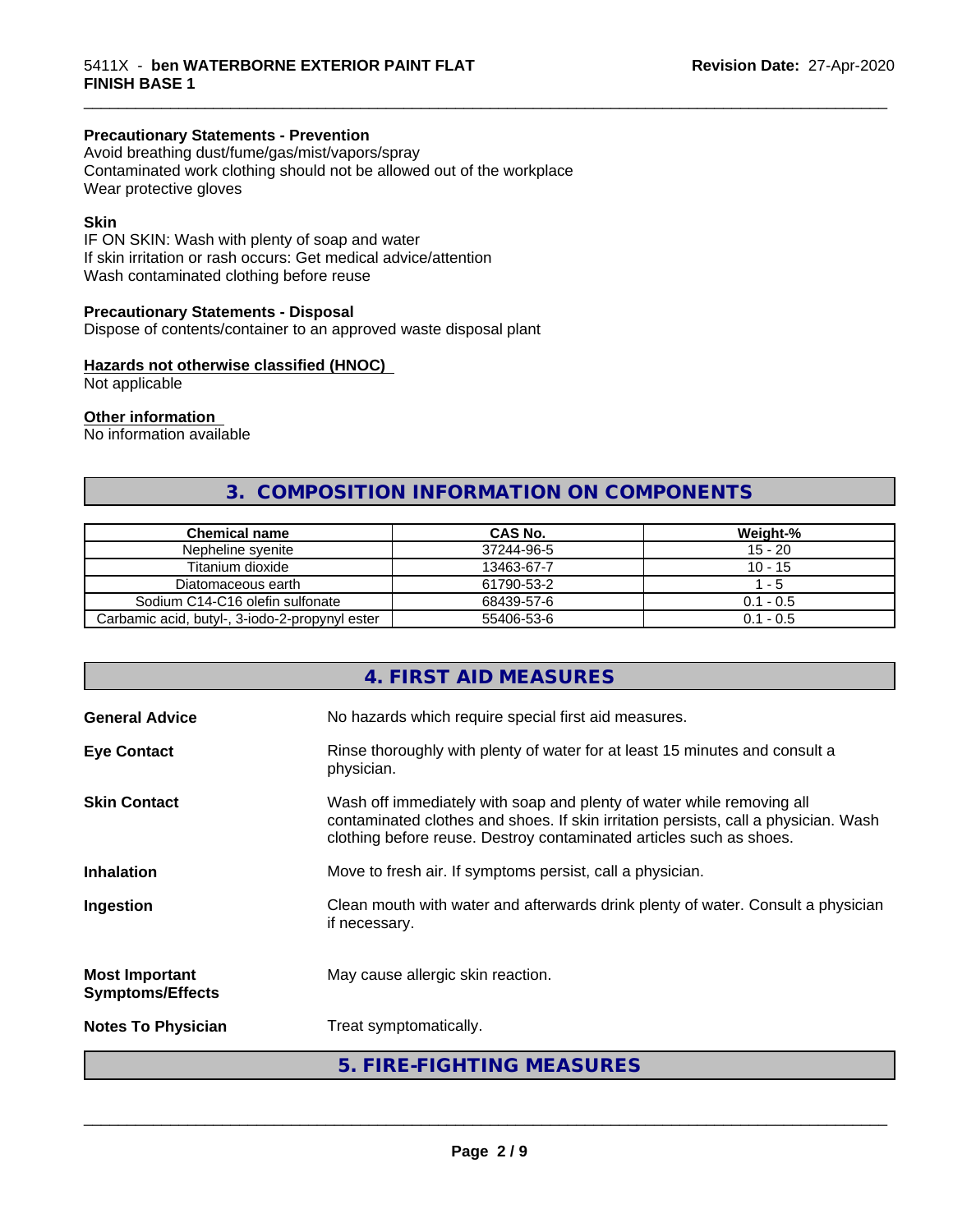| <b>Suitable Extinguishing Media</b><br>Protective equipment and precautions for firefighters<br><b>Specific Hazards Arising From The Chemical</b><br>Sensitivity to mechanical impact<br>Sensitivity to static discharge |  | Use extinguishing measures that are appropriate to local<br>circumstances and the surrounding environment.<br>As in any fire, wear self-contained breathing apparatus<br>pressure-demand, MSHA/NIOSH (approved or equivalent)<br>and full protective gear.<br>Closed containers may rupture if exposed to fire or<br>extreme heat.<br>No.<br>No. |  |                                          |                                                               |                        |                                                    |                                |
|--------------------------------------------------------------------------------------------------------------------------------------------------------------------------------------------------------------------------|--|--------------------------------------------------------------------------------------------------------------------------------------------------------------------------------------------------------------------------------------------------------------------------------------------------------------------------------------------------|--|------------------------------------------|---------------------------------------------------------------|------------------------|----------------------------------------------------|--------------------------------|
|                                                                                                                                                                                                                          |  |                                                                                                                                                                                                                                                                                                                                                  |  | <b>Flash Point Data</b><br><b>Method</b> | Flash point (°F)<br>Flash Point (°C)                          |                        | Not applicable<br>Not applicable<br>Not applicable |                                |
|                                                                                                                                                                                                                          |  |                                                                                                                                                                                                                                                                                                                                                  |  |                                          | <b>Flammability Limits In Air</b>                             |                        |                                                    |                                |
|                                                                                                                                                                                                                          |  |                                                                                                                                                                                                                                                                                                                                                  |  |                                          | Lower flammability limit:<br><b>Upper flammability limit:</b> |                        | Not applicable<br>Not applicable                   |                                |
|                                                                                                                                                                                                                          |  |                                                                                                                                                                                                                                                                                                                                                  |  | <b>NFPA</b>                              | Health: 1                                                     | <b>Flammability: 0</b> | Instability: 0                                     | <b>Special:</b> Not Applicable |

\_\_\_\_\_\_\_\_\_\_\_\_\_\_\_\_\_\_\_\_\_\_\_\_\_\_\_\_\_\_\_\_\_\_\_\_\_\_\_\_\_\_\_\_\_\_\_\_\_\_\_\_\_\_\_\_\_\_\_\_\_\_\_\_\_\_\_\_\_\_\_\_\_\_\_\_\_\_\_\_\_\_\_\_\_\_\_\_\_\_\_\_\_

#### **NFPA Legend**

- 0 Not Hazardous
- 1 Slightly
- 2 Moderate
- 3 High
- 4 Severe

*The ratings assigned are only suggested ratings, the contractor/employer has ultimate responsibilities for NFPA ratings where this system is used.*

*Additional information regarding the NFPA rating system is available from the National Fire Protection Agency (NFPA) at www.nfpa.org.*

|                                  | 6. ACCIDENTAL RELEASE MEASURES                                                                       |  |
|----------------------------------|------------------------------------------------------------------------------------------------------|--|
| <b>Personal Precautions</b>      | Avoid contact with skin, eyes and clothing. Ensure adequate ventilation.                             |  |
| <b>Other Information</b>         | Prevent further leakage or spillage if safe to do so.                                                |  |
| <b>Environmental precautions</b> | See Section 12 for additional Ecological Information.                                                |  |
| <b>Methods for Cleaning Up</b>   | Soak up with inert absorbent material. Sweep up and shovel into suitable<br>containers for disposal. |  |

**7. HANDLING AND STORAGE**

Handling **Handling Avoid contact with skin, eyes and clothing. Avoid breathing vapors, spray mists or** sanding dust. In case of insufficient ventilation, wear suitable respiratory equipment.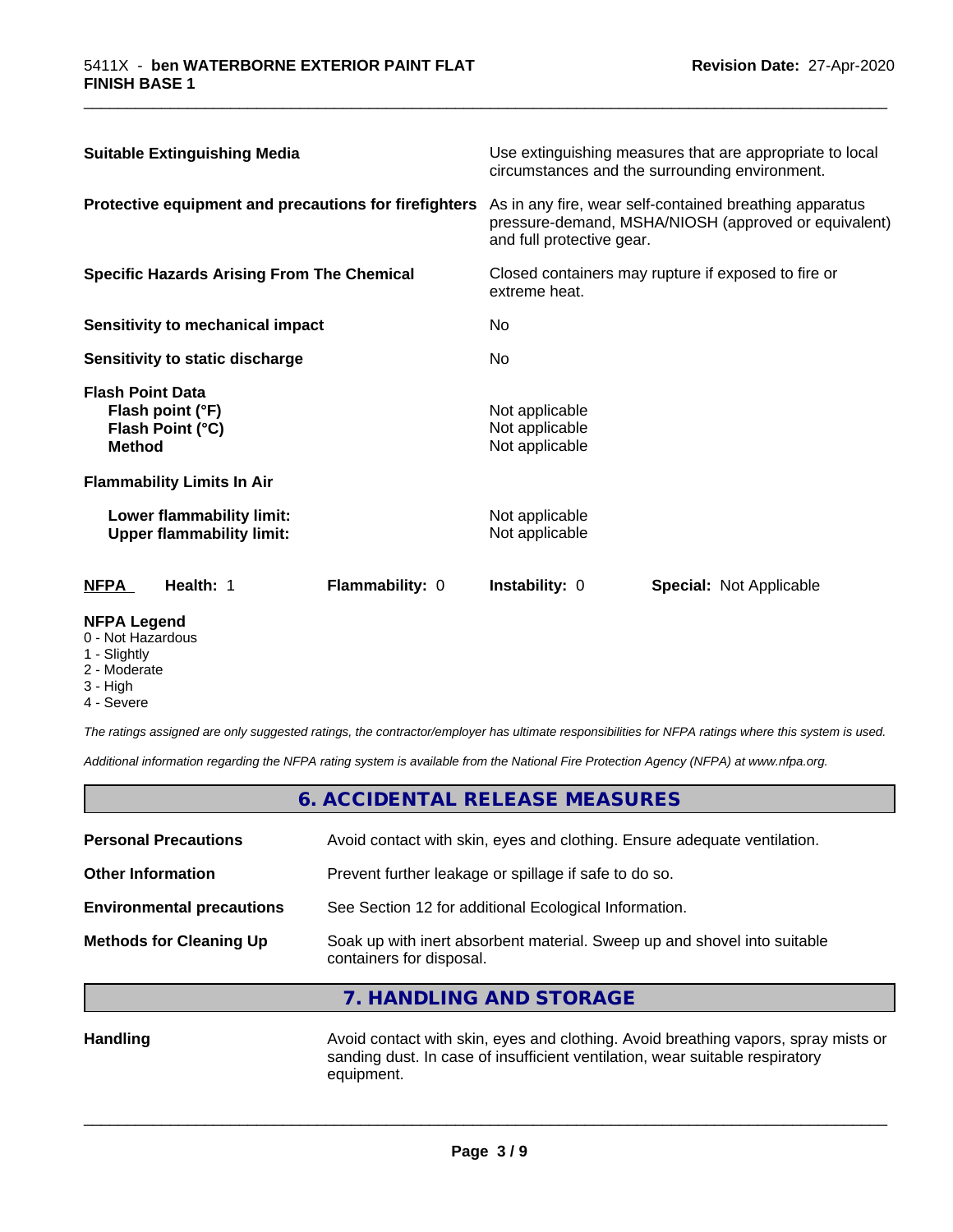**Storage** Keep container tightly closed. Keep out of the reach of children.

**Incompatible Materials** No information available

#### **8. EXPOSURE CONTROLS/PERSONAL PROTECTION**

\_\_\_\_\_\_\_\_\_\_\_\_\_\_\_\_\_\_\_\_\_\_\_\_\_\_\_\_\_\_\_\_\_\_\_\_\_\_\_\_\_\_\_\_\_\_\_\_\_\_\_\_\_\_\_\_\_\_\_\_\_\_\_\_\_\_\_\_\_\_\_\_\_\_\_\_\_\_\_\_\_\_\_\_\_\_\_\_\_\_\_\_\_

#### **Exposure Limits**

| <b>Chemical name</b> | <b>ACGIH TLV</b>         | <b>OSHA PEL</b>             |
|----------------------|--------------------------|-----------------------------|
| Titanium dioxide     | TWA: $10 \text{ mg/m}^3$ | <b>TWA</b><br>, ma/m $^3\,$ |
| Diatomaceous earth   | N/E                      |                             |
|                      |                          | TWA<br>20 mppcf             |

#### **Legend**

ACGIH - American Conference of Governmental Industrial Hygienists Exposure Limits OSHA - Occupational Safety & Health Administration Exposure Limits N/E - Not Established

| Ensure adequate ventilation, especially in confined areas.                                                                          |  |
|-------------------------------------------------------------------------------------------------------------------------------------|--|
|                                                                                                                                     |  |
| Safety glasses with side-shields.                                                                                                   |  |
| Protective gloves and impervious clothing.                                                                                          |  |
| In case of insufficient ventilation wear suitable respiratory equipment.                                                            |  |
| Avoid contact with skin, eyes and clothing. Remove and wash contaminated<br>clothing before re-use. Wash thoroughly after handling. |  |
|                                                                                                                                     |  |

#### **9. PHYSICAL AND CHEMICAL PROPERTIES**

| liquid<br>little or no odor<br>No information available<br>$10.9 - 11.3$<br>$1.30 - 1.35$<br>No information available<br>No information available<br>No information available<br>No information available<br>No information available<br>No information available<br>No information available<br>$45 - 55$<br>$30 - 40$<br>$45 - 55$<br>$60 - 70$<br>< 50<br>212<br>100<br>32 |
|-------------------------------------------------------------------------------------------------------------------------------------------------------------------------------------------------------------------------------------------------------------------------------------------------------------------------------------------------------------------------------|
| 0<br>Not applicable                                                                                                                                                                                                                                                                                                                                                           |
|                                                                                                                                                                                                                                                                                                                                                                               |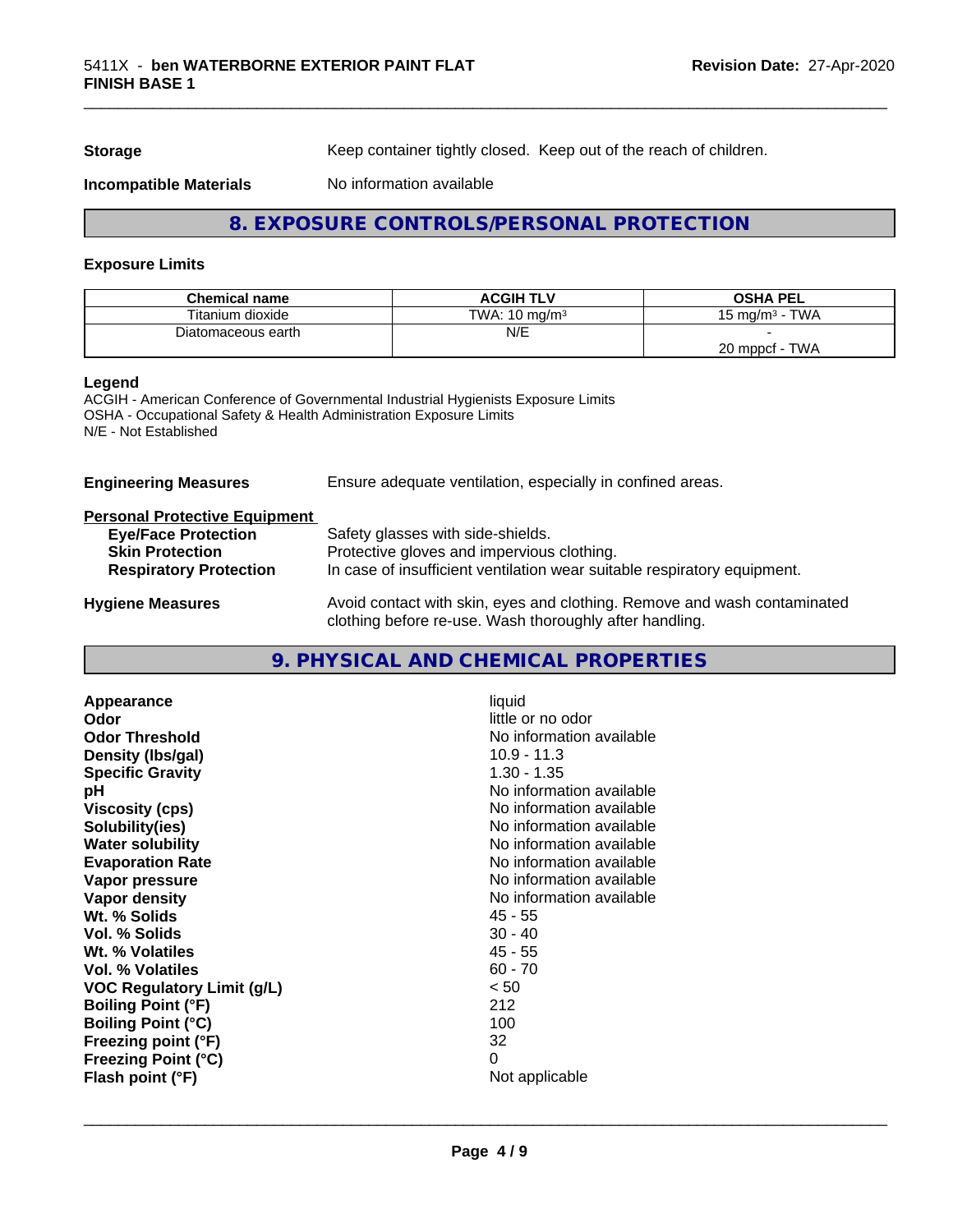#### **Flash Point (°C)**<br> **Method** Not applicable<br>
Not applicable<br>
Not applicable **Flammability (solid, gas)**<br> **Commability limit:**<br>
Upper flammability limit:<br>
Not applicable **Upper flammability limit:**<br> **Lower flammability limit:**<br>
Not applicable<br>
Not applicable **Lower flammability limit:**<br> **Autoignition Temperature (°F)**<br>
Mo information available Autoignition Temperature (°F)<br>
Autoignition Temperature (°C)<br>
No information available Autoignition **Temperature** (°C) Mo information available<br>Decomposition **Temperature** (°F) No information available **Decomposition Temperature (°F)** No information available<br> **Decomposition Temperature (°C)** No information available **Decomposition Temperature (°C) Partition coefficient Contract Contract Contract Contract Contract Contract Contract Contract Contract Contract Contract Contract Contract Contract Contract Contract Contract Contract Contract Contract Contract Contract**

**Not applicable**<br>**Not applicable** 

\_\_\_\_\_\_\_\_\_\_\_\_\_\_\_\_\_\_\_\_\_\_\_\_\_\_\_\_\_\_\_\_\_\_\_\_\_\_\_\_\_\_\_\_\_\_\_\_\_\_\_\_\_\_\_\_\_\_\_\_\_\_\_\_\_\_\_\_\_\_\_\_\_\_\_\_\_\_\_\_\_\_\_\_\_\_\_\_\_\_\_\_\_

## **10. STABILITY AND REACTIVITY**

| <b>Reactivity</b>                       | Not Applicable                           |
|-----------------------------------------|------------------------------------------|
| <b>Chemical Stability</b>               | Stable under normal conditions.          |
| <b>Conditions to avoid</b>              | Prevent from freezing.                   |
| <b>Incompatible Materials</b>           | No materials to be especially mentioned. |
| <b>Hazardous Decomposition Products</b> | None under normal use.                   |
| Possibility of hazardous reactions      | None under normal conditions of use.     |

#### **11. TOXICOLOGICAL INFORMATION**

| <b>Product Information</b>                                                                                                                                                                                             |                                                                                                                                                                                                                                                                                                                                                                                                                                             |
|------------------------------------------------------------------------------------------------------------------------------------------------------------------------------------------------------------------------|---------------------------------------------------------------------------------------------------------------------------------------------------------------------------------------------------------------------------------------------------------------------------------------------------------------------------------------------------------------------------------------------------------------------------------------------|
| Information on likely routes of exposure                                                                                                                                                                               |                                                                                                                                                                                                                                                                                                                                                                                                                                             |
|                                                                                                                                                                                                                        | <b>Principal Routes of Exposure</b> Eye contact, skin contact and inhalation.                                                                                                                                                                                                                                                                                                                                                               |
| <b>Acute Toxicity</b>                                                                                                                                                                                                  |                                                                                                                                                                                                                                                                                                                                                                                                                                             |
| <b>Product Information</b>                                                                                                                                                                                             | No information available                                                                                                                                                                                                                                                                                                                                                                                                                    |
|                                                                                                                                                                                                                        | Symptoms related to the physical, chemical and toxicological characteristics                                                                                                                                                                                                                                                                                                                                                                |
| <b>Symptoms</b>                                                                                                                                                                                                        | No information available                                                                                                                                                                                                                                                                                                                                                                                                                    |
|                                                                                                                                                                                                                        | Delayed and immediate effects as well as chronic effects from short and long-term exposure                                                                                                                                                                                                                                                                                                                                                  |
| Eye contact<br><b>Skin contact</b><br><b>Inhalation</b><br>Ingestion<br><b>Sensitization</b><br><b>Neurological Effects</b><br><b>Mutagenic Effects</b><br><b>Reproductive Effects</b><br><b>Developmental Effects</b> | May cause slight irritation.<br>Substance may cause slight skin irritation. Prolonged or repeated contact may dry<br>skin and cause irritation.<br>May cause irritation of respiratory tract.<br>Ingestion may cause gastrointestinal irritation, nausea, vomiting and diarrhea.<br>May cause an allergic skin reaction<br>No information available.<br>No information available.<br>No information available.<br>No information available. |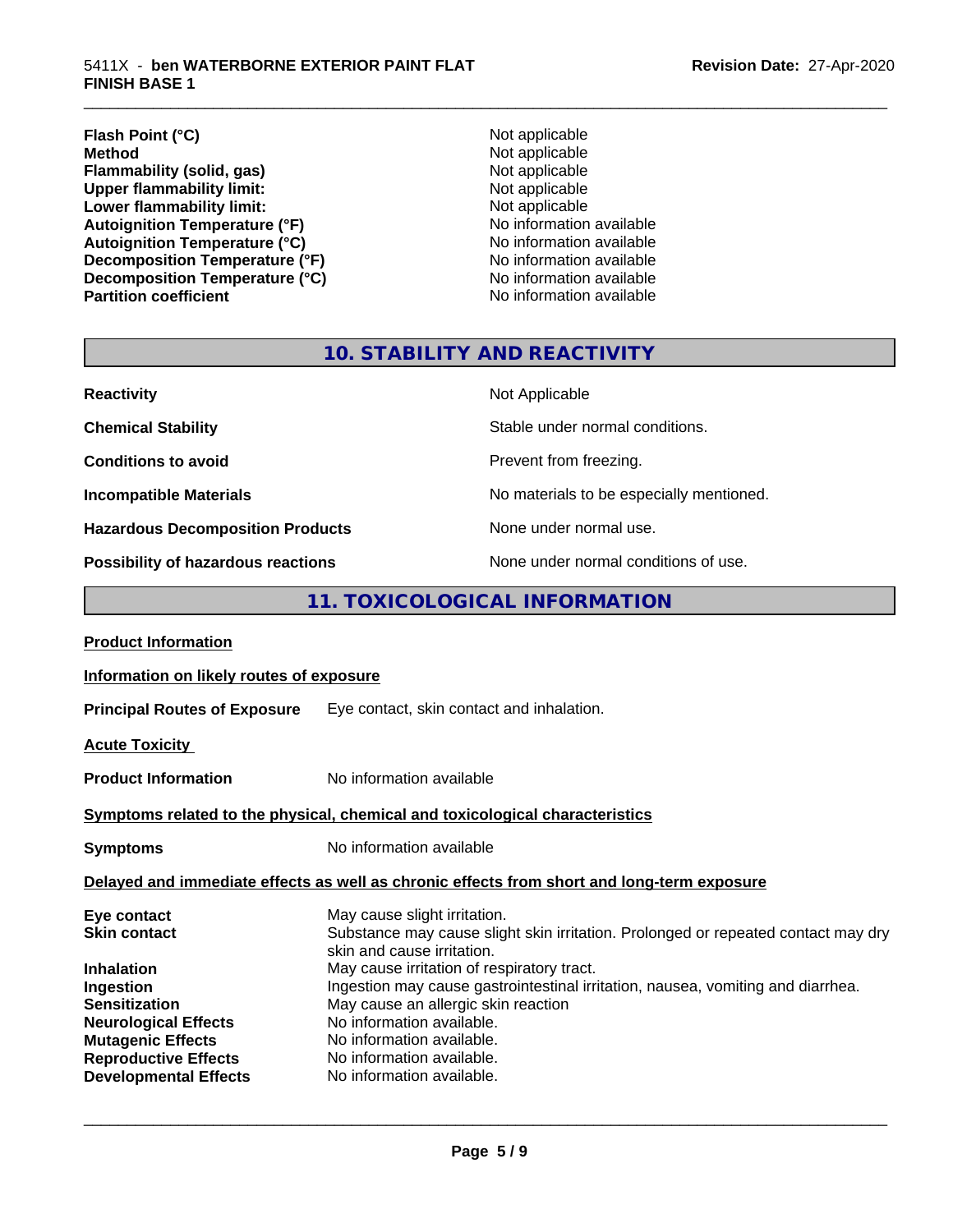| <b>Target organ effects</b>     | No information available. |
|---------------------------------|---------------------------|
| <b>STOT - single exposure</b>   | No information available. |
| <b>STOT - repeated exposure</b> | No information available. |
| Other adverse effects           | No information available. |
| <b>Aspiration Hazard</b>        | No information available  |

**Numerical measures of toxicity**

**The following values are calculated based on chapter 3.1 of the GHS document**

| ATEmix (oral)                        | 68191 mg/kg |
|--------------------------------------|-------------|
| <b>ATEmix (inhalation-dust/mist)</b> | 419.2 mg/L  |

#### **Component Information**

| Chemical name                                                   | Oral LD50             | Dermal LD50            | Inhalation LC50                                                            |
|-----------------------------------------------------------------|-----------------------|------------------------|----------------------------------------------------------------------------|
| Titanium dioxide<br>13463-67-7                                  | $> 10000$ mg/kg (Rat) | $\sim$                 |                                                                            |
| Sodium C14-C16 olefin sulfonate<br>68439-57-6                   | $= 2220$ mg/kg (Rat)  | $> 740$ mg/kg (Rabbit) |                                                                            |
| Carbamic acid, butyl-,<br>3-iodo-2-propynyl ester<br>55406-53-6 | $= 1470$ mg/kg (Rat)  | $>$ 2000 mg/kg (Rat)   | $= 0.67$ mg/L (Rat) 4 h = 0.63 mg/L<br>$(Rat)$ 4 h = 0.99 mg/L $(Rat)$ 4 h |

\_\_\_\_\_\_\_\_\_\_\_\_\_\_\_\_\_\_\_\_\_\_\_\_\_\_\_\_\_\_\_\_\_\_\_\_\_\_\_\_\_\_\_\_\_\_\_\_\_\_\_\_\_\_\_\_\_\_\_\_\_\_\_\_\_\_\_\_\_\_\_\_\_\_\_\_\_\_\_\_\_\_\_\_\_\_\_\_\_\_\_\_\_

#### **Chronic Toxicity**

#### **Carcinogenicity**

*The information below indicateswhether each agency has listed any ingredient as a carcinogen:.*

| <b>Chemical</b><br>name        | <b>IARC</b>                    | <b>NTP</b> | <b>OCUA</b><br>שטש |
|--------------------------------|--------------------------------|------------|--------------------|
|                                | . .<br>2B<br>Human<br>Possible |            | Listed<br>____     |
| .<br>dioxide<br><b>itanium</b> | Carcinogen                     |            |                    |

• Although IARC has classified titanium dioxide as possibly carcinogenic to humans (2B), their summary concludes: "No significant exposure to titanium dioxide is thought to occur during the use of products in which titanium dioxide is bound to other materials, such as paint."

#### **Legend**

IARC - International Agency for Research on Cancer NTP - National Toxicity Program OSHA - Occupational Safety & Health Administration

**12. ECOLOGICAL INFORMATION**

#### **Ecotoxicity Effects**

The environmental impact of this product has not been fully investigated.

#### **Product Information**

#### **Acute Toxicity to Fish**

No information available

#### **Acute Toxicity to Aquatic Invertebrates**

No information available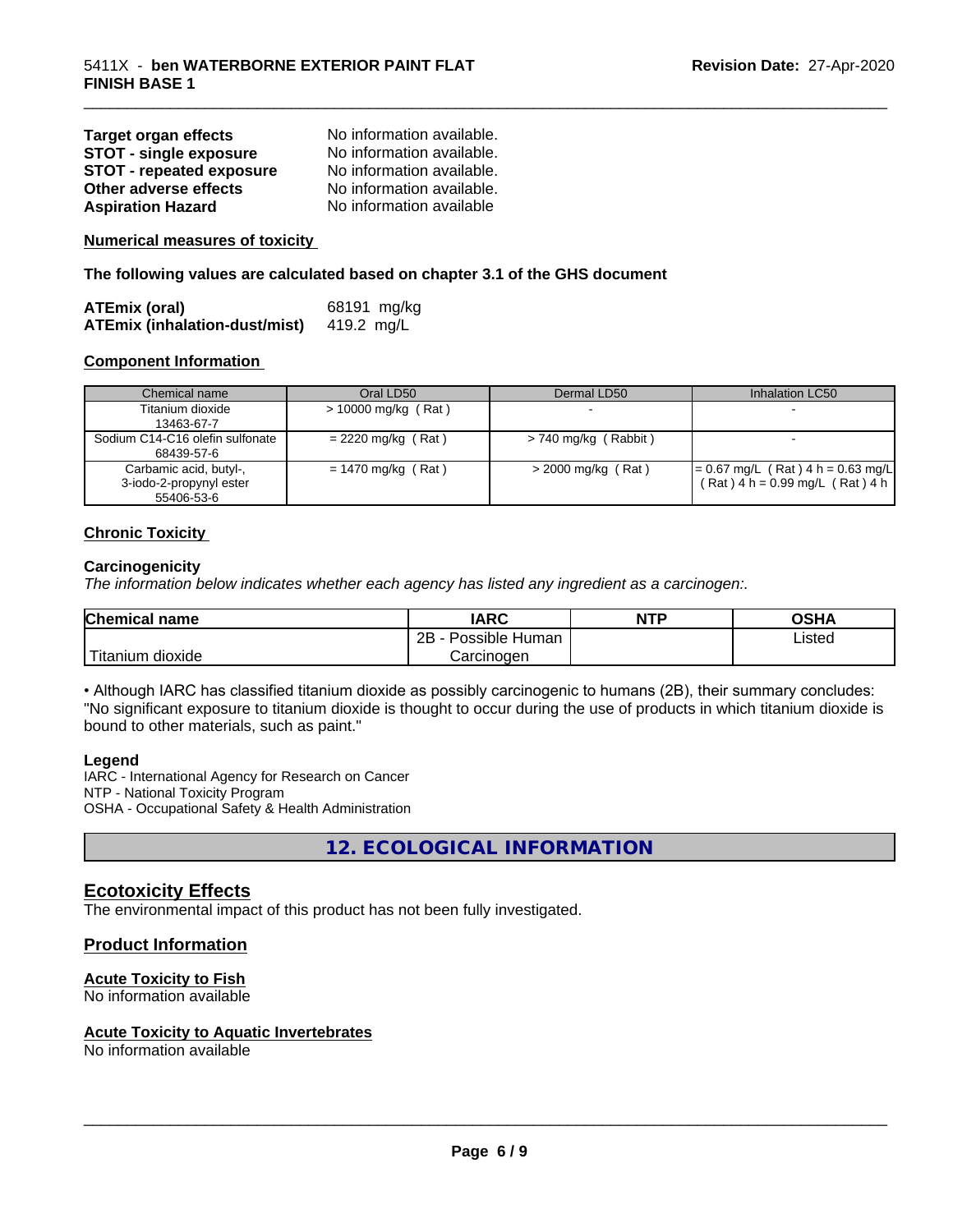\_\_\_\_\_\_\_\_\_\_\_\_\_\_\_\_\_\_\_\_\_\_\_\_\_\_\_\_\_\_\_\_\_\_\_\_\_\_\_\_\_\_\_\_\_\_\_\_\_\_\_\_\_\_\_\_\_\_\_\_\_\_\_\_\_\_\_\_\_\_\_\_\_\_\_\_\_\_\_\_\_\_\_\_\_\_\_\_\_\_\_\_\_

#### **Acute Toxicity to Aquatic Plants**

No information available

#### **Persistence / Degradability**

No information available.

#### **Bioaccumulation**

No information available.

#### **Mobility in Environmental Media**

No information available.

#### **Ozone**

No information available

#### **Component Information**

#### **Acute Toxicity to Fish**

Titanium dioxide  $LC50:$  > 1000 mg/L (Fathead Minnow - 96 hr.) Carbamic acid, butyl-, 3-iodo-2-propynyl ester LC50: 230 µg/L (Bluegill sunfish - 96 hr.)

#### **Acute Toxicity to Aquatic Invertebrates**

No information available

#### **Acute Toxicity to Aquatic Plants**

No information available

|                                  | 13. DISPOSAL CONSIDERATIONS                                                                                                                                                                                               |
|----------------------------------|---------------------------------------------------------------------------------------------------------------------------------------------------------------------------------------------------------------------------|
| <b>Waste Disposal Method</b>     | Dispose of in accordance with federal, state, and local regulations. Local<br>requirements may vary, consult your sanitation department or state-designated<br>environmental protection agency for more disposal options. |
|                                  | 14. TRANSPORT INFORMATION                                                                                                                                                                                                 |
| <b>DOT</b>                       | Not regulated                                                                                                                                                                                                             |
| <b>ICAO/IATA</b>                 | Not regulated                                                                                                                                                                                                             |
| <b>IMDG / IMO</b>                | Not regulated                                                                                                                                                                                                             |
|                                  | <b>15. REGULATORY INFORMATION</b>                                                                                                                                                                                         |
| <b>International Inventories</b> |                                                                                                                                                                                                                           |
|                                  |                                                                                                                                                                                                                           |

**TSCA: United States** Yes - All components are listed or exempt. **DSL: Canada** Yes - All components are listed or exempt.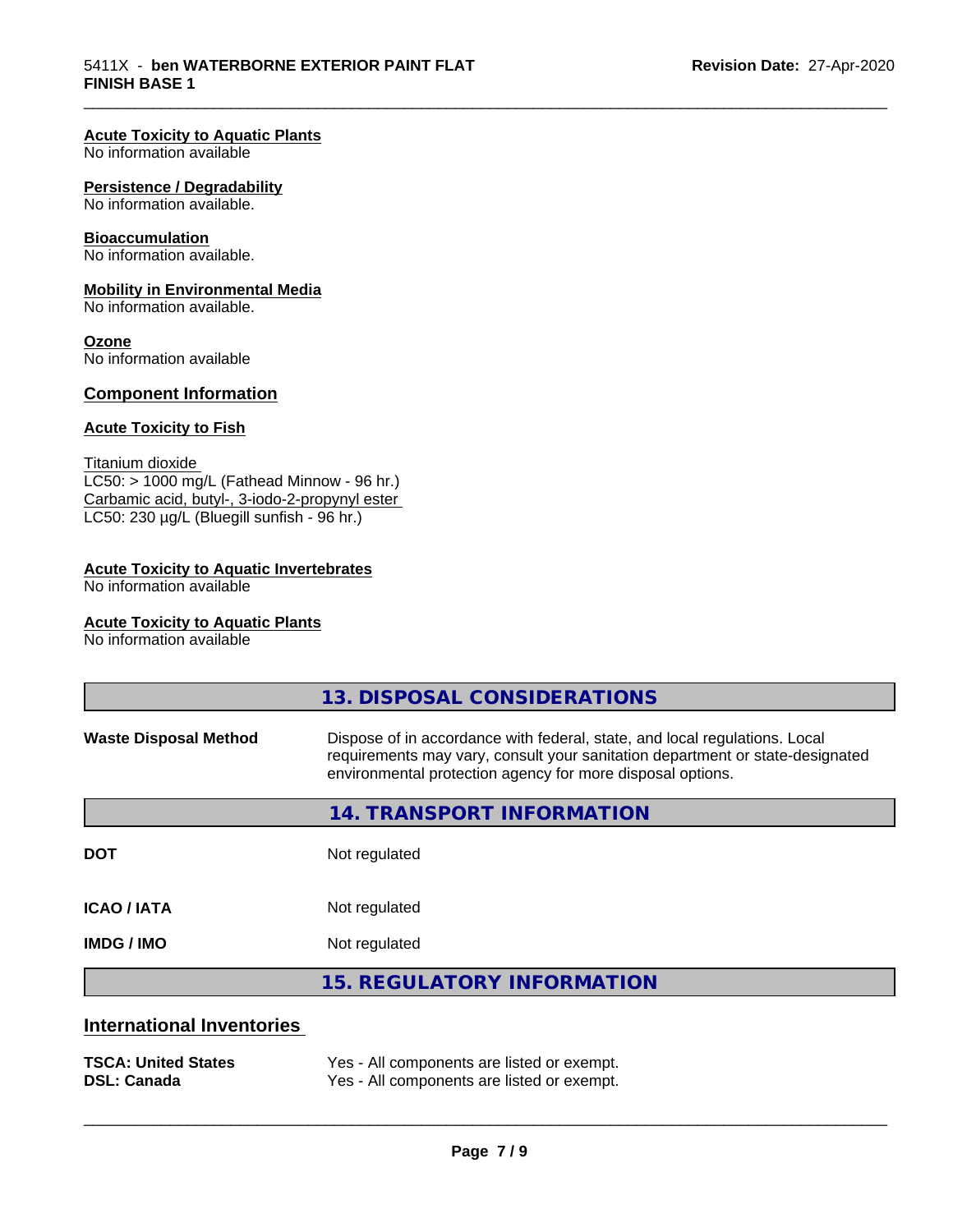#### **Federal Regulations**

#### **SARA 311/312 hazardous categorization**

| Acute health hazard               | Yes |
|-----------------------------------|-----|
| Chronic Health Hazard             | Nο  |
| Fire hazard                       | Nο  |
| Sudden release of pressure hazard | Nο  |
| Reactive Hazard                   | N٥  |

#### **SARA 313**

Section 313 of Title III of the Superfund Amendments and Reauthorization Act of 1986 (SARA). This product contains a chemical or chemicals which are subject to the reporting requirements of the Act and Title 40 of the Code of Federal Regulations, Part 372:

\_\_\_\_\_\_\_\_\_\_\_\_\_\_\_\_\_\_\_\_\_\_\_\_\_\_\_\_\_\_\_\_\_\_\_\_\_\_\_\_\_\_\_\_\_\_\_\_\_\_\_\_\_\_\_\_\_\_\_\_\_\_\_\_\_\_\_\_\_\_\_\_\_\_\_\_\_\_\_\_\_\_\_\_\_\_\_\_\_\_\_\_\_

*None*

**Clean Air Act,Section 112 Hazardous Air Pollutants (HAPs) (see 40 CFR 61)**

This product contains the following HAPs:

*None*

#### **US State Regulations**

#### **California Proposition 65**

**A WARNING:** Cancer and Reproductive Harm– www.P65warnings.ca.gov

#### **State Right-to-Know**

| <b>Chemical name</b>    | <b>Massachusetts</b> | <b>New Jersey</b> | Pennsylvania |
|-------------------------|----------------------|-------------------|--------------|
| Titanium dioxide        |                      |                   |              |
| Diatomaceous earth      |                      |                   |              |
| Carbamic acid, butyl-,  |                      |                   |              |
| 3-iodo-2-propynyl ester |                      |                   |              |

#### **Legend**

X - Listed

#### **16. OTHER INFORMATION**

| HMIS -                                                                                                                          | Health: 1 | <b>Flammability: 0</b> | <b>Reactivity: 0</b> | $PPE: -$ |
|---------------------------------------------------------------------------------------------------------------------------------|-----------|------------------------|----------------------|----------|
| <b>HMIS Legend</b><br>0 - Minimal Hazard<br>1 - Slight Hazard<br>2 - Moderate Hazard<br>3 - Serious Hazard<br>4 - Severe Hazard |           |                        |                      |          |